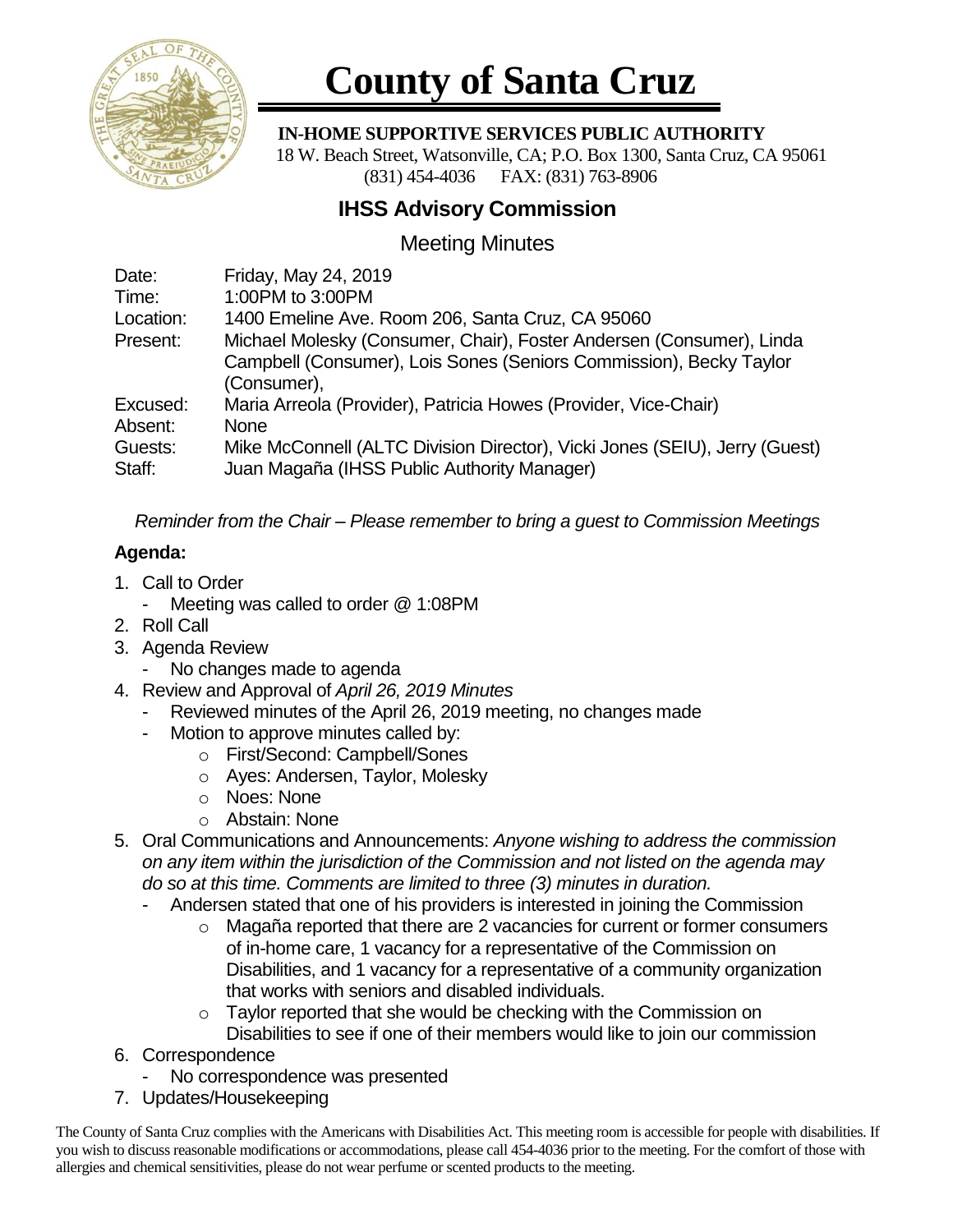- a. Topics & Speakers
	- Magaña provided the following info:
		- o Based on past meeting minutes, the following topics/speakers were suggested for future meetings:
			- Fraud
			- Sr. Companion Program
			- Area Agency on Aging (overview of services provided)
			- Emergency Preparedness
			- Seniors Council disaster readiness bags
			- Adaptive technologies for persons with Disabilities (Look for center in Berkeley)
			- John Beleutz from HPC
			- CCAH present on services available for individuals with TBI, dementia, head injuries
			- Janie Whiteford for CICA
			- CA Exchange presentation on free phones
	- Magaña informed the group, that staff will be compiling the lists of topics/speakers and inviting guests to present on these topics; as topics are covered, the list will be updated.
	- Sones requested a presentation on the changes in the assessment methodology for IHSS – Magaña to add this to the list
- 8. Joint Commission Meeting Recap (Staff)
	- Magaña provided a copy of the Joint Commission Retreat Takeaways
		- $\circ$  Takeaways handout summarized the challenges and barriers, potential solutions and next steps for each of the three breakout sessions: Affordable, Accessible Transportation, Emergency Preparedness and Scarcity of Providers.
	- Commission members provided input on the meeting, their experience and overall feeling.
	- Overall, the Joint Commission Retreat was well organized
	- The commission reviewed the next steps from the Scarcity of Providers group.
- 9. Caregiver Issues (Chair)
	- Molesky reported that one of the issues with finding IHSS caregivers is the fact that there are private caregiving agencies that are offer better wages than IHSS
	- Molesky would like to see if there is a way to obtain the number of private in-home caregiving agencies and their respective wages so we can report this info to the Board of Supervisors.
	- Sones reported that this information may already be available from Senior Network Services, she will check with Brenda Moss and bring this information to the next meeting
	- Jerry (Guest) a provider for Commission member Andersen made the following comments:
		- $\circ$  The current IHSS onboarding process is hellish, the orientation videos are absurd and degrading – they are difficult to work through
		- $\circ$  There should be a database that lists providers and recipients in need of caregivers by location
			- A lengthy discussion took place regarding this topic, the commission agreed that this would be a good idea (and was part of the Next Steps from the Scarcity of Providers breakout group)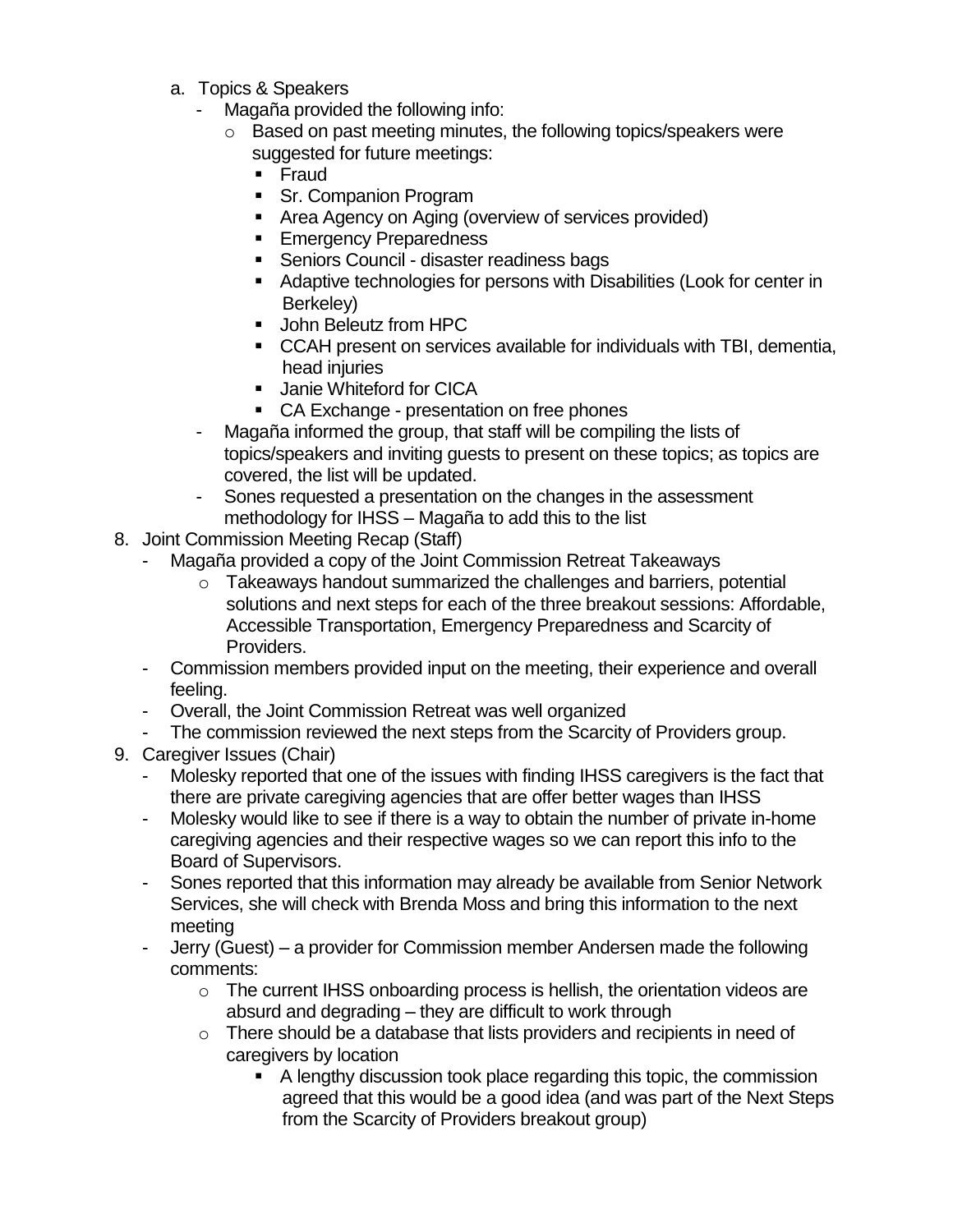- The commission would like to look into a third-party development of a database but needs to look into what is needed to get this done.
- 10. IHSS Program Updates (McConnell)
	- McConnell provided the following IHSS program updates:
		- o SB440 Cognitive Impairment Safety Net System Task Force bill has received unanimous support and is moving along. The bill would create a task force to study and assess the need for a cognitive impairment safety net system to serve at-risk adults with cognitive impairment.
		- o Long term case management unit (TLC unit) has started (currently being piloted as a soft launch). The unit consists of 2 Public Health Nurses (currently on board) and 1 Licensed Clinical Social Worker (to be hired). To date, the unit has received 16 referrals for IHSS and 12 from Adult Protective Services. Eventually, the unit will be able to receive referrals from partner agencies.
		- $\circ$  The department has some funding available for emergency care Pacific Angels Home Care and Familiar Surroundings Home Care are the agencies that we can use for this service.
		- o The department is working with Ryan Althaus to find caregivers from nontraditional sources. So far, we have worked with Homeless Garden Project, Downtown Streets Team and Sober Living Environments
		- o Museum of Art and History exhibit "We're Still Here" (extended to January 2020) – Senior isolation/loneliness. Hoping to connect with community agencies and ultimately establish a volunteer system for individuals that want to volunteer and in-home caregivers.
- 11.Public Authority Updates (Staff)
	- Magaña reported the following Public Authority updates:
		- o Registry
			- There are currently 183 active providers on the registry
			- 81 providers are currently available for additional work; an average of 25 hours per week
			- 5 applicant providers
		- $\circ$  Latino Caregiver University the PA will be presenting at the Latino Caregiver University on June 8<sup>th</sup> in Watsonville. The PA's presentation will be on How to Find and Hire and IHSS Caregiver. This is event is being put on by Del Mar Caregiver Resource Center and is free for all formal and informal caregivers.
		- $\circ$  One-Stop Enrollment at the Museum of Art and History on Wednesday, June 26<sup>th</sup> from 2-6pm. Enrollment will take place from 2-4PM; from 4-6, Ryan Althaus will be hosting a Companion Café for IHSS consumers to meet new IHSS caregivers. The intent for this event is for IHSS consumers to meet and hopefully find new IHSS caregivers.

#### 12.SEIU 2015

- Vicki Jones provided the following information:
	- $\circ$  Electronic Visit Verification (EVV) there are many concerns with EVV; how will it work for consumers/providers? There is hesitance with technology on both the consumer and provider side. Who will be responsible for training providers and consumers on ETS? These are all questions the union is looking to address.
	- $\circ$  May revise 7 % cut restoration currently extended for 2.5 years. The union will be mobilizing to Sacramento on Thursday, 5/30/19, to request that the 7% be permanently restored.